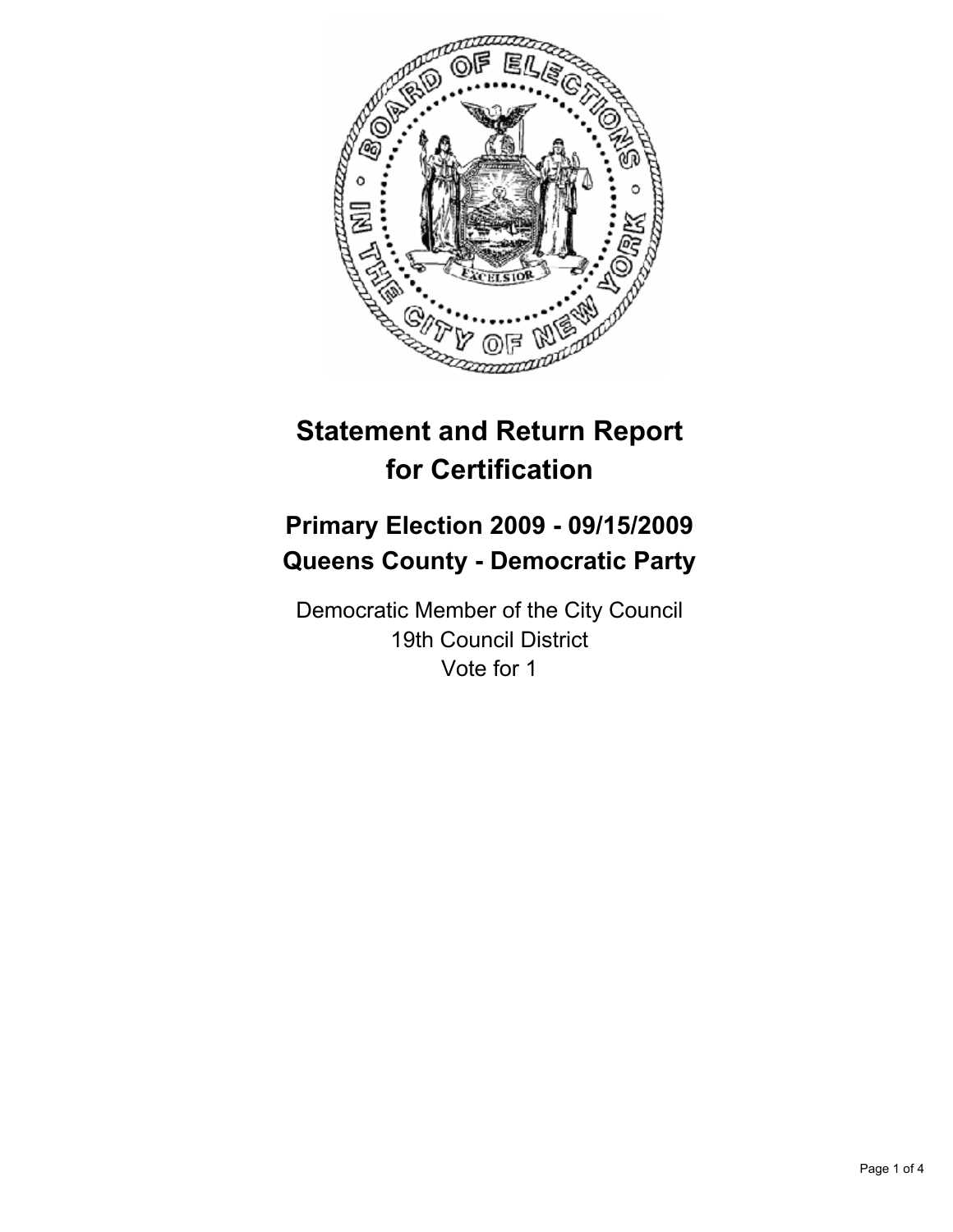

## **Assembly District 22**

| <b>Total Votes</b>     | 33 |
|------------------------|----|
| <b>PAUL VALLONE</b>    | 4  |
| <b>DEBRA MARKELL</b>   | 0  |
| <b>KEVIN D KIM</b>     | 12 |
| <b>JERRY M IANNECE</b> | 2  |
| <b>THOMAS E COOKE</b>  | 9  |
| STEVEN ANTHONY BEHAR   | 6  |
| <b>AFFIDAVIT</b>       | 0  |
| ABSENTEE/MILITARY      |    |
| <b>EMERGENCY</b>       | 0  |

#### **Assembly District 24**

| <b>Total Votes</b>     | 540 |
|------------------------|-----|
| <b>PAUL VALLONE</b>    | 54  |
| <b>DEBRA MARKELL</b>   | 12  |
| <b>KEVIND KIM</b>      | 188 |
| <b>JERRY M IANNECE</b> | 224 |
| <b>THOMAS E COOKE</b>  | 16  |
| STEVEN ANTHONY BEHAR   | 46  |
| AFFIDAVIT              |     |
| ABSENTEE/MILITARY      | 9   |
| <b>EMERGENCY</b>       | 0   |

#### **Assembly District 25**

| <b>EMERGENCY</b>       | 0     |
|------------------------|-------|
| ABSENTEE/MILITARY      | 19    |
| <b>AFFIDAVIT</b>       | 11    |
| STEVEN ANTHONY BEHAR   | 74    |
| THOMAS E COOKE         | 105   |
| <b>JERRY M IANNECE</b> | 225   |
| <b>KEVIND KIM</b>      | 384   |
| <b>DEBRA MARKELL</b>   | 24    |
| <b>PAUL VALLONE</b>    | 298   |
| <b>Total Votes</b>     | 1,110 |
|                        |       |

### **Assembly District 26**

| <b>EMERGENCY</b>       | 3     |
|------------------------|-------|
| ABSENTEE/MILITARY      | 232   |
| AFFIDAVIT              | 30    |
| STEVEN ANTHONY BEHAR   | 640   |
| THOMAS E COOKE         | 456   |
| <b>JERRY M IANNECE</b> | 1,617 |
| <b>KEVIND KIM</b>      | 1,861 |
| <b>DEBRA MARKELL</b>   | 388   |
| <b>PAUL VALLONE</b>    | 1,226 |
| <b>Total Votes</b>     | 6,188 |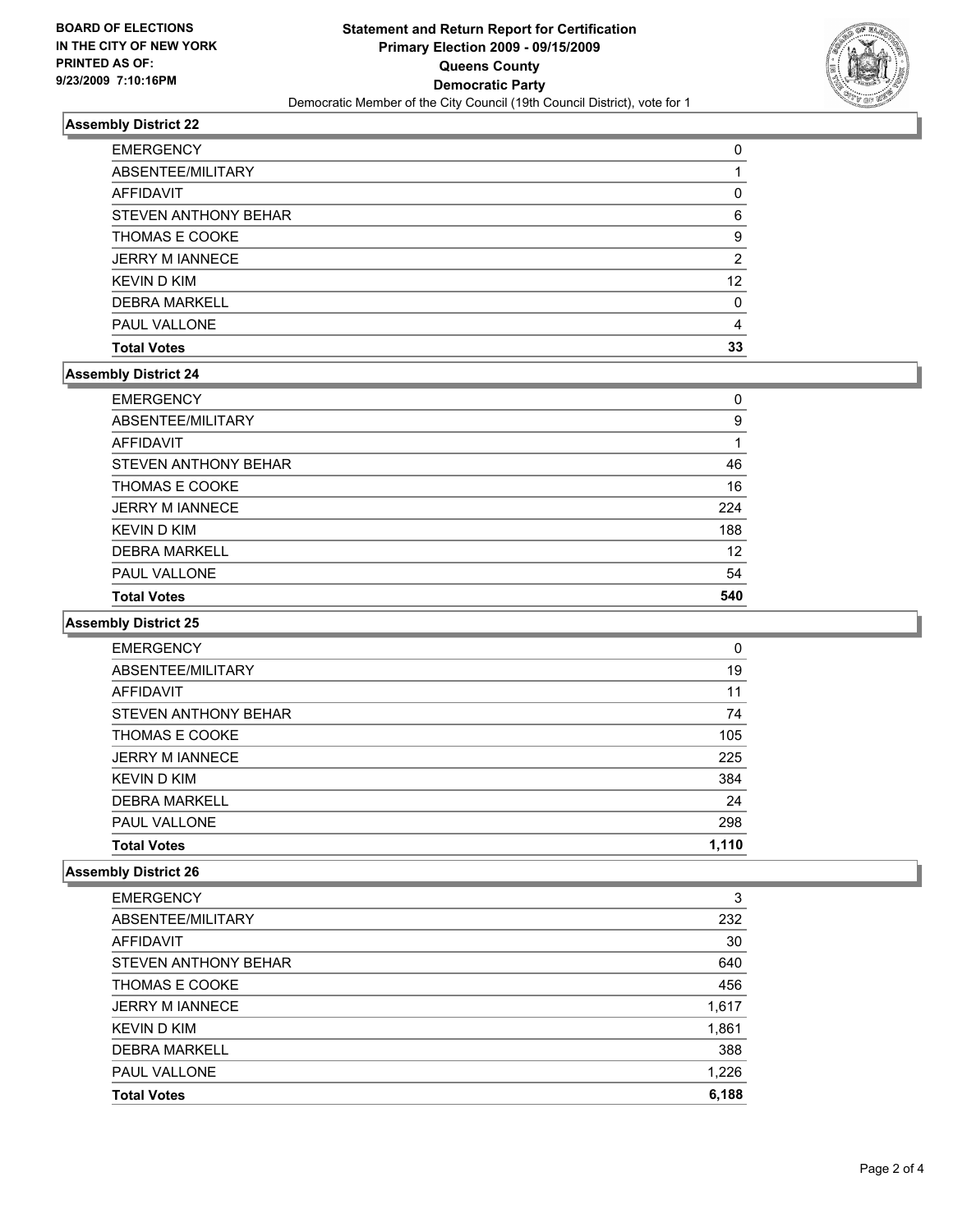

### **Assembly District 27**

| <b>EMERGENCY</b>       | 2   |
|------------------------|-----|
| ABSENTEE/MILITARY      | 32  |
| <b>AFFIDAVIT</b>       |     |
| STEVEN ANTHONY BEHAR   | 104 |
| THOMAS E COOKE         | 39  |
| <b>JERRY M JANNECE</b> | 71  |
| <b>KEVIND KIM</b>      | 247 |
| <b>DEBRA MARKELL</b>   | 37  |
| <b>PAUL VALLONE</b>    | 255 |
| <b>Total Votes</b>     | 753 |